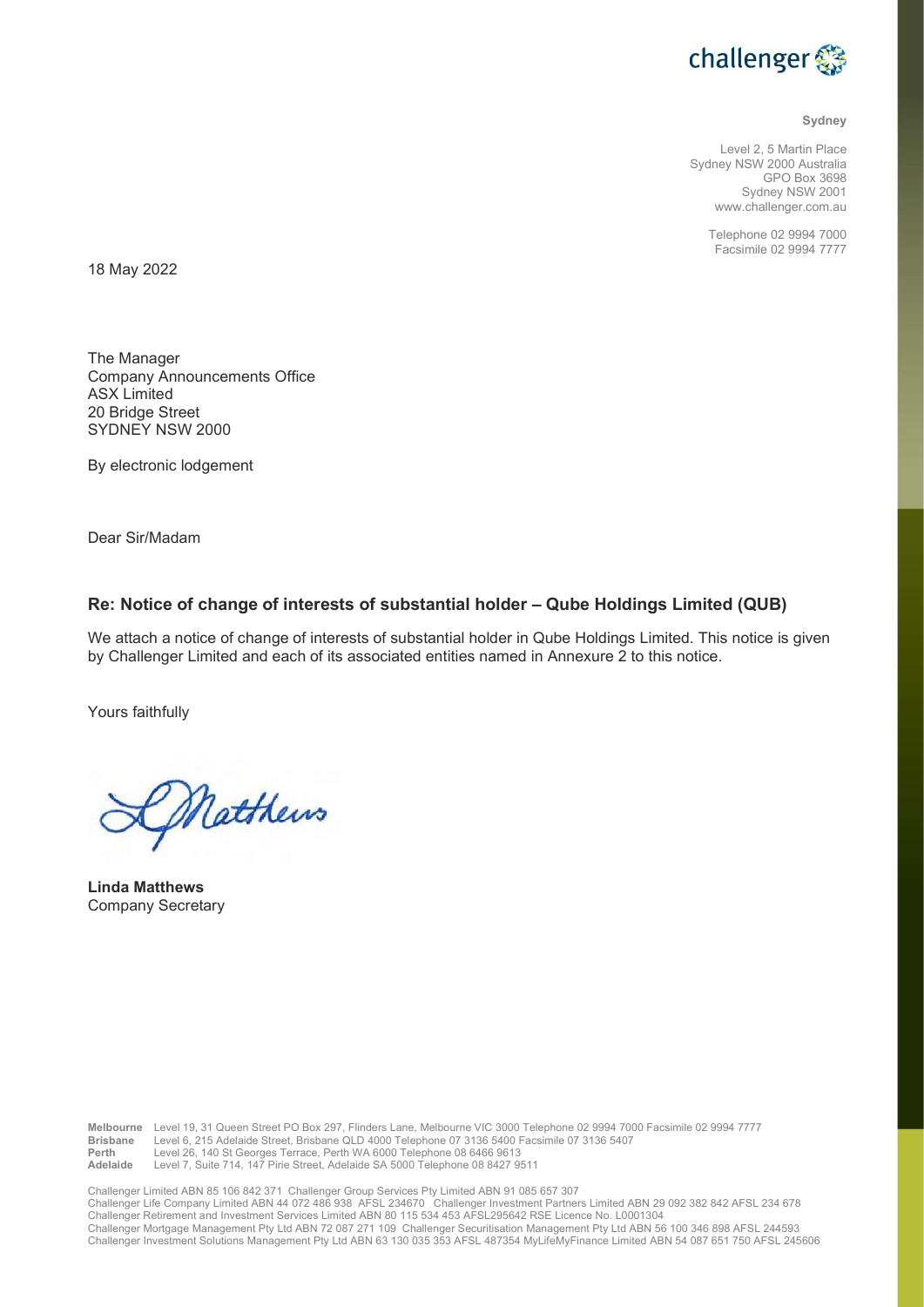## **Form 604**

**Corporations Act 2001 Section 671B**

## **Notice of change of interests of substantial holder**

| <b>Qube Holdings Limited</b>                                                   |  |  |
|--------------------------------------------------------------------------------|--|--|
| 149 723 053                                                                    |  |  |
|                                                                                |  |  |
| <b>Challenger Limited (and its entities listed in Annexure 2)</b>              |  |  |
| 106 842 371                                                                    |  |  |
| 16/05/2022<br>There was a change in the interests of the substantial holder on |  |  |
| 22/03/2022                                                                     |  |  |
| 22/03/2022                                                                     |  |  |
|                                                                                |  |  |

#### **2. Previous and present voting power**

The total number of votes attached to all the voting shares in the company or voting interests in the scheme that the substantial holder or an associate (2) had a relevant interest (3) in when last required, and when now required, to give a substantial holding notice to the company or scheme, are as follows:

| Classof securities (4) | Previous notice |                  | Present notice        |                  |
|------------------------|-----------------|------------------|-----------------------|------------------|
|                        | Person's votes  | Voting power (5) | <b>Person's votes</b> | Voting power (5) |
| Ordinary Fully Paid    | 147,190,233     | 7.67%            | 109,470,465           | 6.20%            |

#### **3. Changes in relevant interests**

Particulars of each change in, or change in the nature of, a relevant interest of the substantial holder or an associate in voting securities of the company or scheme, since the substantial holder was last required to give a substantial holding notice to the company or scheme are as follows:

| Date of change    | Person whose relevant Nature of change (6)<br>interest changed |            | Consideration given in<br>relation to change (7) | <b>Class and number of</b><br>securities affected | Person's votes<br>laffected |
|-------------------|----------------------------------------------------------------|------------|--------------------------------------------------|---------------------------------------------------|-----------------------------|
| Refer             | Challenger Limited Refer                                       |            | Refer                                            | Refer                                             | Refer                       |
| <b>Annexure 1</b> | (and its entities<br>llisted in Annexure<br>2)                 | Annexure 1 | <b>Annexure 1</b>                                | Annexure 1                                        | <b>Annexure 1</b>           |

#### **4. Present relevant interests**

Particulars of each relevant interest of the substantial holder in voting securities after the change are as follows:

| <b>Holder of relevant</b><br>linterest                                  | Registered holder of<br>securities                   | Person entitled to be<br>registered as holder<br>(8) | Nature of relevant interest (6)                                                                                                                                                                                                                                                                                                                   | Class and number of<br>securities      | Person's votes |
|-------------------------------------------------------------------------|------------------------------------------------------|------------------------------------------------------|---------------------------------------------------------------------------------------------------------------------------------------------------------------------------------------------------------------------------------------------------------------------------------------------------------------------------------------------------|----------------------------------------|----------------|
| <b>Challenger Limited (and</b><br>its entities listed in<br>Annexure 2) | <b>Citicorp Nominees</b><br><b>Pty Limited</b>       | Citicorp<br><b>Nominees Pty</b><br>Limited           | <b>Ordinary Fully Paid</b><br>securities purchased<br>and sold on market<br>and via off market<br>transfer and pursuant<br>to a share buyback by<br><b>Challenger Limited</b><br>(and its entities listed<br>in Annexure 2) and<br>obtains a relevant<br>interest by virtue of<br>section 608(3) of the<br><b>Corporations Act 2001</b><br>(Cth). | 38,515,077<br>(Ordinary Fully<br>Paid) | 38,515,077     |
| <b>Challenger Limited (and</b><br>its entities listed in<br>Annexure 2) | <b>BNP Paribas</b><br><b>Nominees Pty</b><br>Limited | <b>BNP Paribas</b><br><b>Nominees Pty</b><br>Limited | As above                                                                                                                                                                                                                                                                                                                                          | 1,581,618<br>(Ordinary Fully<br>Paid)  | 1,581,618      |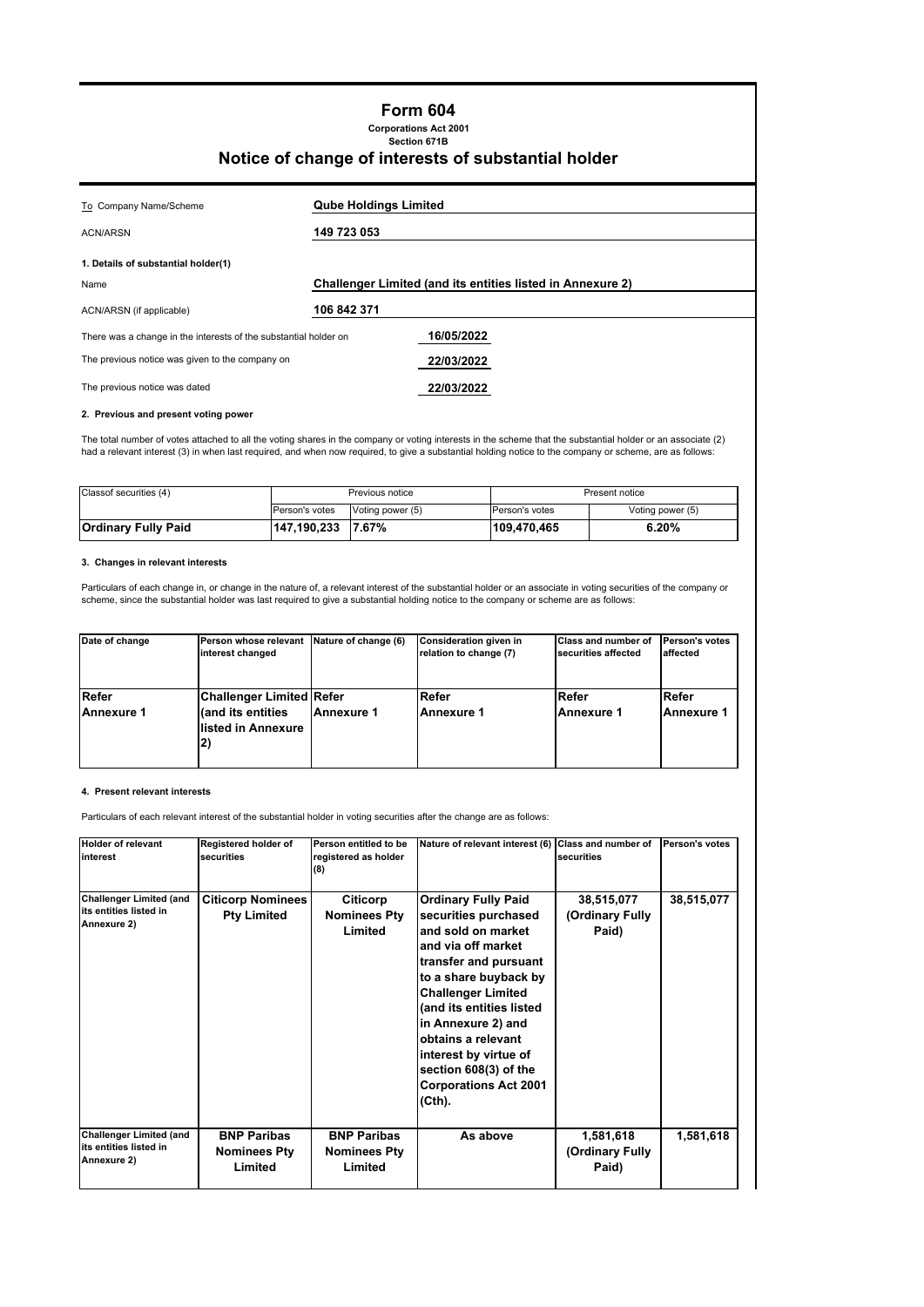| <b>Challenger Limited (and</b><br>its entities listed in<br>Annexure 2) | J. P. Morgan<br><b>Nominees</b><br><b>Australia Pty</b><br>Limited | J. P. Morgan<br><b>Nominees</b><br><b>Australia Pty</b><br>Limited | As above | 28,276,757<br>(Ordinary Fully<br>Paid) | 28,276,757 |
|-------------------------------------------------------------------------|--------------------------------------------------------------------|--------------------------------------------------------------------|----------|----------------------------------------|------------|
| <b>Challenger Limited (and</b><br>its entities listed in<br>Annexure 2) | <b>HSBC Custody</b><br><b>Nominees</b><br>(Australia) Limited      | <b>HSBC Custody</b><br><b>Nominees</b><br>(Australia)<br>Limited   | As above | 34,460,180<br>(Ordinary Fully<br>Paid) | 34,460,180 |
| <b>Challenger Limited (and</b><br>its entities listed in<br>Annexure 2) | <b>National Nominees</b><br>Limited                                | <b>National</b><br><b>Nominees</b><br>Limited                      | As above | 6,636,833<br>(Ordinary Fully<br>Paid)  | 6,636,833  |

#### **5. Changes in association**

The persons who have become associates (2) of, ceased to be associates of, or have changed the nature of their association (9) with, the substantial holder in relation to voting interests in the company or scheme are as follows:

| Name and ACN/ARSN (if applicable) | Nature of association |
|-----------------------------------|-----------------------|
| N/A                               | N/A                   |
|                                   |                       |

**6. Addresses**

The addresses of persons named in this form are as follows:

| Name                                        | Address                                  |
|---------------------------------------------|------------------------------------------|
| <b>Challenger Limited (and its entities</b> | Level 2, 5 Martin Place, Sydney NSW 2000 |
| llisted in Annexure 2)                      |                                          |
|                                             |                                          |

#### **Signature**

| ngnature | print name | <b>Linda Matthews</b> | Capacity | <b>Company Secretary</b> |  |
|----------|------------|-----------------------|----------|--------------------------|--|
|          |            | LMatthews             | date     |                          |  |
|          | sign here  |                       |          | 18/05/2022               |  |
|          |            | <b>DIRECTIONS</b>     |          |                          |  |

(1) If there are a number of substantial holders with similar or related relevant interests (eg. a corporation and its related corporations, or the manager and truste of an equity trust), the names could be included in an annexure to the form. If the relevant interests of a group of persons are essentially similar, they may be referred to throughout the form as a specifically named group if the membership of each group, with the names and addresses of members is clearly set out in paragraph 6 of the form.

(2) See the definition of "associate" in section 9 of the Corporations Act 2001.

(3) See the definition of "relevant interest" in sections 608 and 671B(7) of the Corporations Act 2001.

(4) The voting shares of a company constitute one class unless divided into separate classes.

(5) The person's votes divided by the total votes in the body corporate or scheme multiplied by 100.

(6) Include details of:

(a) any relevant agreement or other circumstances because of which the change in relevant interest occurred. If subsection 671B(4) applies, a copy of any document setting out the terms of any relevant agreement, and a statement by the person giving full and accurate details of any contract, scheme or arrangement, must accompany this form, together with a written statement certifying this contract, scheme or arrangement; and

(b) any qualification of the power of a person to exercise, control the exercise of, or influence the exercise of, the voting powers or disposal of the securities to which the relevant interest relates (indicating clearly the particular securities to which the qualification applies).

See the definition of "relevant agreement" in section 9 of the Corporations Act 2001.

(7) Details of the consideration must include any and all benefits, money and other, that any person from whom a relevant interest was acquired has, or may, become entitled to receive in relation to that acquisition. Details must be included even if the benefit is conditional on the happening or not of a contingency.<br>Details must be included of any benefit paid on behalf of th the person from whom the relevant interest was acquired.

(8) If the substantial holder is unable to determine the identity of the person (eg. if the relevant interest arises because of an option) write "unknown".

(9) Give details, if appropriate, of the present association and any change in that association since the last substantial holding notice.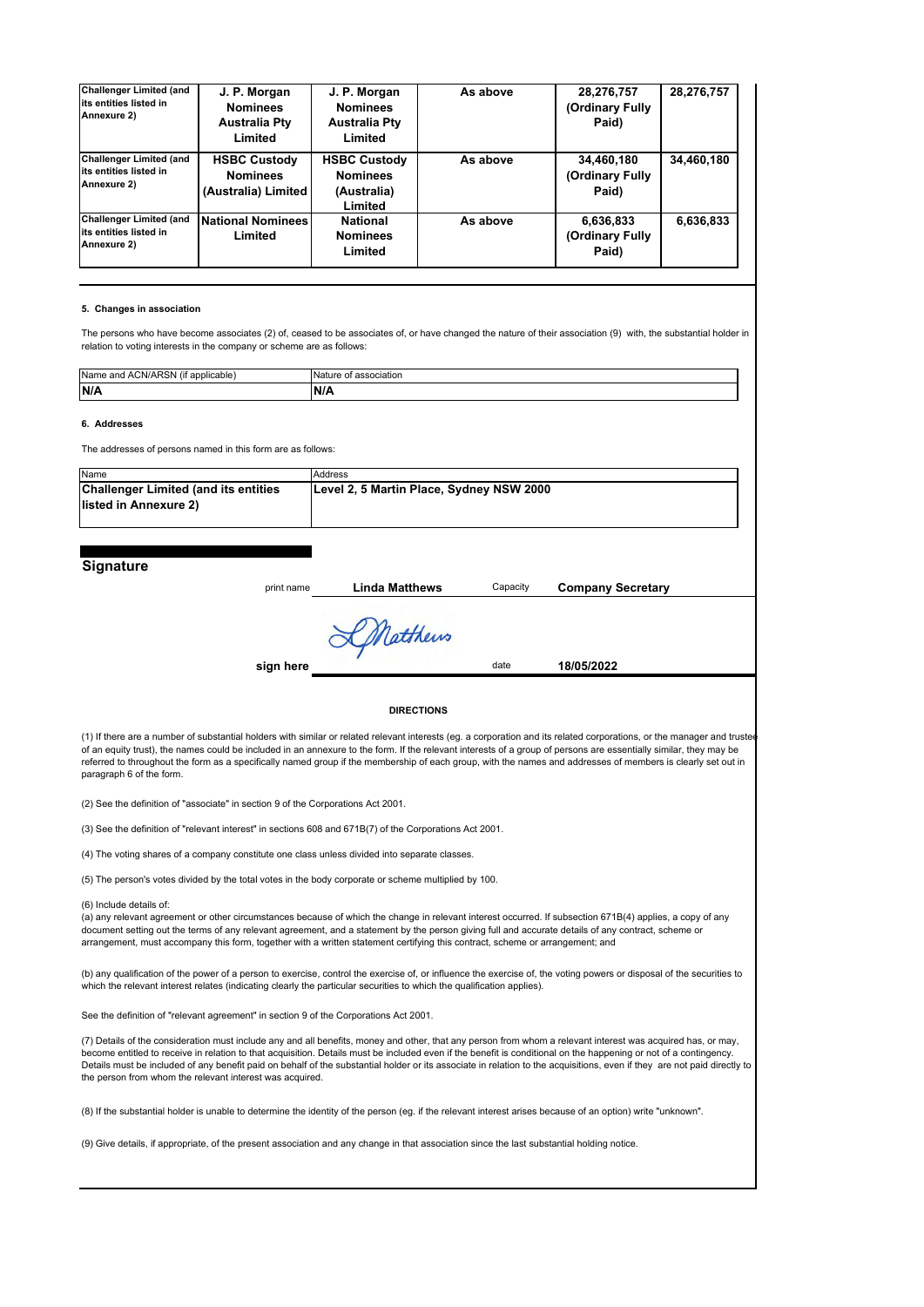Annexure 1 consists of 2 page/s and is referred to in Form 604 signed by me and dated 18/05/2022

Datthews

Linda Matthews Company Secretary of Challenger Limited

Transactions: Company<br>Name/Scheme: Qube Holdings Limited (QUB) As at: 16/05/2022<br>Class of security: 0rdinary Fo **Ordinary Fully Paid** 

| Date of Change      | Holder of relevant interest | <b>Nature of Change</b> | <b>Consideration</b> | Number of<br><b>Securities</b> | <b>Person's Votes</b><br><b>Affected</b> |
|---------------------|-----------------------------|-------------------------|----------------------|--------------------------------|------------------------------------------|
|                     |                             |                         |                      |                                |                                          |
|                     | Challenger Limited (and its |                         |                      |                                |                                          |
|                     | entities listed in Annexure |                         |                      |                                |                                          |
| 22/03/2022 2)       |                             | Sell                    | $-21,256.00$         | $-21,256$                      | 21,256                                   |
| 30/03/2022 As above |                             | Sell                    | $-21,503.00$         | $-21,503$                      | 21,503                                   |
| 31/03/2022 As above |                             | Sell                    | $-117,613.00$        | $-117,613$                     | 117,613                                  |
| 01/04/2022 As above |                             | Sell                    | $-831,200.00$        | $-831,200$                     | 831,200                                  |
| 04/04/2022 As above |                             | Sell                    | $-40,200.00$         | $-40,200$                      | 40,200                                   |
| 04/04/2022 As above |                             | Buy                     | 76,363.00            | 76,363                         | 76,363                                   |
| 04/04/2022 As above |                             | Sell                    | $-66,800.00$         | $-66,800$                      | 66,800                                   |
| 04/04/2022 As above |                             | Sell                    | $-4,000.00$          | $-4,000$                       | 4,000                                    |
| 04/04/2022 As above |                             | Sell                    | $-16,100.00$         | $-16,100$                      | 16,100                                   |
| 04/04/2022 As above |                             | Sell                    | $-80,100.00$         | -80,100                        | 80,100                                   |
| 04/04/2022 As above |                             | Sell                    | $-17,700.00$         | $-17,700$                      | 17,700                                   |
| 04/04/2022 As above |                             | Sell                    | $-70,300.00$         | $-70,300$                      | 70,300                                   |
| 04/04/2022 As above |                             | Sell                    | $-32,800.00$         | $-32,800$                      | 32,800                                   |
| 04/04/2022 As above |                             | Sell                    | $-26,400.00$         | $-26,400$                      | 26,400                                   |
| 04/04/2022 As above |                             | Sell                    | $-22,300.00$         | $-22,300$                      | 22,300                                   |
| 06/04/2022 As above |                             | Sell                    | $-40,500.00$         | $-40,500$                      | 40,500                                   |
| 06/04/2022 As above |                             | Sell                    | $-58,400.00$         | $-58,400$                      | 58,400                                   |
| 06/04/2022 As above |                             | Sell                    | $-4,000.00$          | $-4,000$                       | 4,000                                    |
| 06/04/2022 As above |                             | Sell                    | $-16,200.00$         | $-16,200$                      | 16,200                                   |
| 06/04/2022 As above |                             | Sell                    | $-81,400.00$         | $-81,400$                      | 81,400                                   |
| 06/04/2022 As above |                             | Sell                    | $-18,000.00$         | $-18,000$                      | 18,000                                   |
| 06/04/2022 As above |                             | Sell                    | $-71,400.00$         | $-71,400$                      | 71,400                                   |
| 06/04/2022 As above |                             | Sell                    | $-32,900.00$         | $-32,900$                      | 32,900                                   |
| 06/04/2022 As above |                             | Sell                    | $-27,900.00$         | $-27,900$                      | 27,900                                   |
| 06/04/2022 As above |                             | Sell                    | $-22,600.00$         | $-22,600$                      | 22,600                                   |
| 07/04/2022 As above |                             | Sell                    | $-66,000.00$         | $-66,000$                      | 66,000                                   |
| 07/04/2022 As above |                             | Sell                    | $-136,500.00$        | $-136,500$                     | 136,500                                  |
| 07/04/2022 As above |                             | Sell                    | $-130,100.00$        | $-130,100$                     | 130,100                                  |
| 07/04/2022 As above |                             | Sell                    | $-28,800.00$         | $-28,800$                      | 28,800                                   |
| 07/04/2022 As above |                             | Sell                    | $-114,900.00$        | $-114,900$                     | 114,900                                  |
| 07/04/2022 As above |                             | Sell                    | $-63,300.00$         | $-63,300$                      | 63,300                                   |
| 07/04/2022 As above |                             | Sell                    | $-43,000.00$         |                                |                                          |
| 07/04/2022 As above |                             | Sell                    | $-36,700.00$         | $-43,000$<br>$-36,700$         | 43,000<br>36,700                         |
| 08/04/2022 As above |                             | Sell                    | $-97,600.00$         | $-97,600$                      | 97,600                                   |
|                     |                             |                         |                      |                                |                                          |
| 08/04/2022 As above |                             | Sell                    | $-5,600.00$          | $-5,600$                       | 5,600                                    |
| 08/04/2022 As above |                             | Sell                    | $-85,600.00$         | $-85,600$                      | 85,600                                   |
| 08/04/2022 As above |                             | Sell                    | $-41,400.00$         | $-41,400$                      | 41,400                                   |
| 08/04/2022 As above |                             | Sell                    | $-28,300.00$         | $-28,300$                      | 28,300                                   |
| 08/04/2022 As above |                             | Sell                    | $-27,200.00$         | $-27,200$                      | 27,200                                   |
| 11/04/2022 As above |                             | Sell                    | $-54,800.00$         | $-54,800$                      | 54,800                                   |
| 11/04/2022 As above |                             | Sell                    | $-42,700.00$         | $-42,700$                      | 42,700                                   |
| 11/04/2022 As above |                             | Sell                    | $-29,200.00$         | $-29,200$                      | 29,200                                   |
| 11/04/2022 As above |                             | Sell                    | $-28,100.00$         | $-28,100$                      | 28,100                                   |
| 12/04/2022 As above |                             | Sell                    | $-74,100.00$         | $-74,100$                      | 74,100                                   |
| 12/04/2022 As above |                             | Sell                    | $-31,800.00$         | $-31,800$                      | 31,800                                   |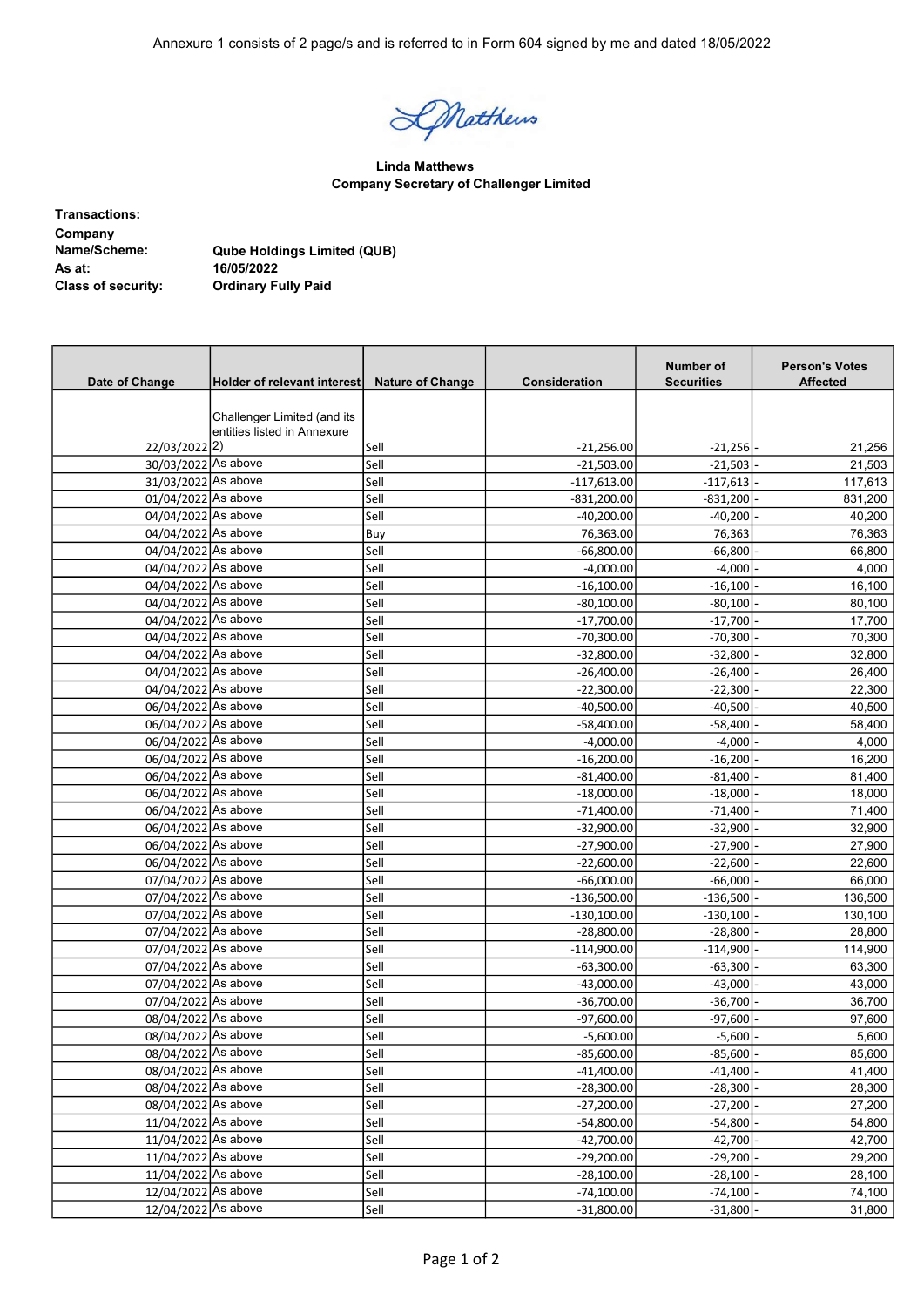| Date of Change                             | Holder of relevant interest | <b>Nature of Change</b> | <b>Consideration</b>              | Number of<br><b>Securities</b> | <b>Person's Votes</b><br><b>Affected</b> |
|--------------------------------------------|-----------------------------|-------------------------|-----------------------------------|--------------------------------|------------------------------------------|
| 12/04/2022 As above                        |                             | Sell                    | $-24,400.00$                      | $-24,400$                      | 24,400                                   |
| 14/04/2022 As above                        |                             | Sell                    | $-76,792.00$                      | $-76,792$                      | 76,792                                   |
| 22/04/2022 As above                        |                             | Buy - Transfer          | 1,870,810.00                      | 1,870,810                      | 1,870,810                                |
| 28/04/2022 As above                        |                             | Sell                    | $-81,000.00$                      | $-81,000$                      | 81,000                                   |
| 28/04/2022 As above                        |                             | Sell                    | $-87,300.00$                      | $-87,300$                      | 87,300                                   |
| 28/04/2022 As above                        |                             | Sell                    | $-18,900.00$                      | $-18,900$                      | 18,900                                   |
| 28/04/2022 As above                        |                             | Sell                    | $-224,700.00$                     | $-224,700$                     | 224,700                                  |
| 28/04/2022 As above                        |                             | Sell                    | $-149,200.00$                     | $-149,200$                     | 149,200                                  |
| 28/04/2022 As above                        |                             | Sell                    | $-130,800.00$                     | -130,800                       | 130,800                                  |
| 28/04/2022 As above                        |                             | Sell                    | $-71,100.00$                      | $-71,100$                      | 71,100                                   |
| 29/04/2022 As above                        |                             | Sell - Transfer         | $-5,481,490.00$                   | $-5,481,490$                   | 5,481,490                                |
| 12/05/2022 As above                        |                             | Buy                     | 176,800.00                        | 176,800                        | 176,800                                  |
| 13/05/2022 As above                        |                             | Sell                    | $-42,326.00$                      | $-42,326$                      | 42,326                                   |
| 13/05/2022 As above                        |                             | Sell                    | $-22,046.00$                      | $-22,046$                      | 22,046                                   |
| 16/05/2022 As above                        |                             | Sell - Transfer         | $-654,832.00$                     | $-654,832$                     | 654,832                                  |
| 16/05/2022 As above                        |                             | Sell - Transfer         | $-1,024,617.00$                   | $-1,024,617$                   | 1,024,617                                |
| 16/05/2022 As above                        |                             | Sell - Transfer         | $-1,394,750.00$                   | $-1,394,750$                   | 1,394,750                                |
| 16/05/2022 As above                        |                             | Buy                     | 72,445.00                         | 72,445                         | 72,445                                   |
| 16/05/2022 As above<br>16/05/2022 As above |                             | Buy                     | 20,296.00                         | 20,296                         | 20,296                                   |
| 16/05/2022 As above                        |                             | Buy<br>Sell - Transfer  | 93,176.00<br>-763,827.00          | 93,176                         | 93,176                                   |
| 16/05/2022 As above                        |                             |                         |                                   | $-763,827$                     | 763,827                                  |
| 16/05/2022 As above                        |                             | Buy                     | 290,455.00                        | 290,455                        | 290,455                                  |
| 16/05/2022 As above                        |                             | Buy<br>Buy              | 81,353.00<br>373,484.00           | 81,353<br>373,484              | 81,353<br>373,484                        |
| 16/05/2022 As above                        |                             | Sell - Transfer         | $-3,063,494.00$                   | $-3,063,494$                   | 3,063,494                                |
| 16/05/2022 As above                        |                             | Buy                     | 1,108,934.00                      | 1,108,934                      | 1,108,934                                |
| 16/05/2022 As above                        |                             | Buy                     | 310,165.00                        | 310,165                        | 310,165                                  |
| 16/05/2022 As above                        |                             | Buy                     | 1,423,942.00                      | 1,423,942                      | 1,423,942                                |
| 16/05/2022 As above                        |                             | Sell - Transfer         | $-10,450,144.00$                  | $-10,450,144$                  | 10,450,144                               |
| 16/05/2022 As above                        |                             | Sell - Transfer         | $-1,674,494.00$                   | $-1,674,494$                   | 1,674,494                                |
| 16/05/2022 As above                        |                             | Buy                     | 789,697.00                        | 789,697                        | 789,697                                  |
| 16/05/2022 As above                        |                             | Buy                     | 220,364.00                        | 220,364                        | 220,364                                  |
| 16/05/2022 As above                        |                             | Buy                     | 1,011,672.00                      | 1,011,672                      | 1,011,672                                |
| 16/05/2022 As above                        |                             | Sell - Transfer         | -5,967,356.00                     | $-5,967,356$                   | 5,967,356                                |
| 16/05/2022 As above                        |                             | Buy                     | 1,478,476.00                      | 1,478,476                      | 1,478,476                                |
| 16/05/2022 As above                        |                             | Buy                     | 413,490.00                        | 413,490                        | 413,490                                  |
| 16/05/2022 As above                        |                             | Buy                     | 1,898,291.00                      | 1,898,291                      | 1,898,291                                |
| 16/05/2022 As above                        |                             | Sell - Transfer         | $-13,802,747.00$                  | $-13,802,747$                  | 13,802,747                               |
| 16/05/2022 As above                        |                             | Buy                     | 194,272.00                        | 194,272                        | 194,272                                  |
| 16/05/2022 As above                        |                             | Buy                     | 54,332.00                         | 54,332                         | 54,332                                   |
| 16/05/2022 As above                        |                             | Buy                     | 249,435.00                        | 249,435                        | 249,435                                  |
| 16/05/2022 As above                        |                             | Sell - Transfer         | $-1,814,433.00$                   | -1,814,433                     | 1,814,433                                |
|                                            |                             |                         |                                   |                                |                                          |
|                                            |                             |                         | <b>Total Number of Securities</b> | $-37,719,768$                  |                                          |
|                                            |                             |                         |                                   |                                |                                          |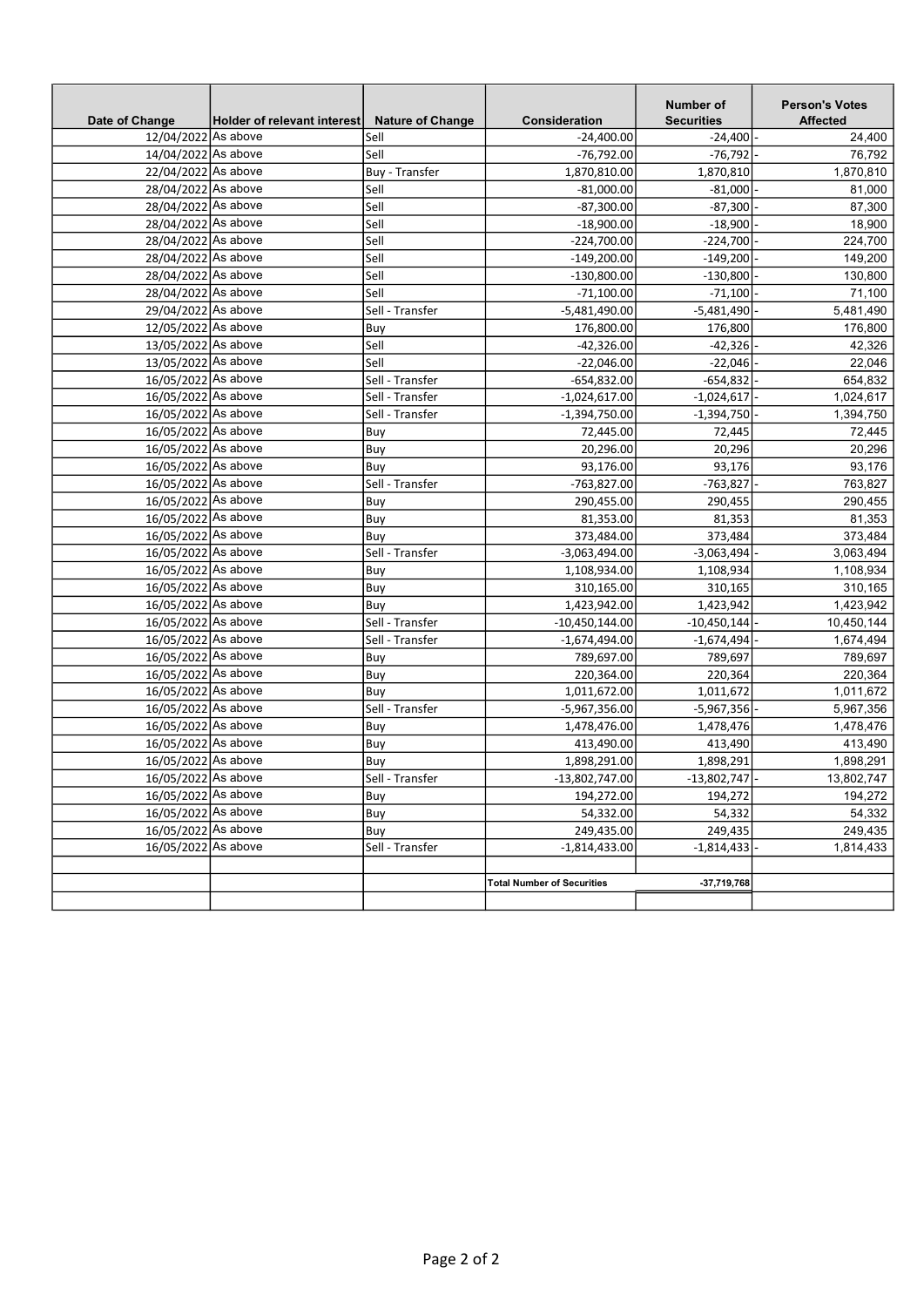This is page 1 of 4 of Annexure 2 referred to in ASIC Form 604 - change of interest holder

Matthews

### 18/05/2022 Linda Matthews - Company Secretary of Challenger Limited

### Company Name **ACN** / Company Number Country of Incorporation Challenger Limited 106842371 Australia 255 Finance Group Pty Ltd 628853056 Australia 255 Finance Investments Pty Ltd 164516401 255 Finance Pty Ltd 168112507 Australia 255 Finance Services Pty Ltd 168107355 Australia Alphinity Investment Management Pty Ltd 140833709 Australia Appia Europe Limited **6490323** United Kingdom Appia Group Limited **Appia Group Limited Appia Group Limited 99865** Jersey Ardea Investment Management Pty Ltd 132902722 Australia Ares Australia Management Pty Limited 636490732 Australia Assetsecure Ptv. Limited **110953618** Australia Bentham Asset Management Pty Ltd 140833674 Australia CDPG Australia Pty Limited 124498095 Australia CDPG Luxembourg Holdings Sarl **B127717** Luxembourg Luxembourg CDPG Luxembourg II S.a.r.l **B127580** Luxembourg II S.a.r.l CDPG Luxembourg Sarl B127515 Luxembourg CDPG Luxembourg CDPG Malta Limited C41110 Malta Challenger Direct Pty Ltd **Challenger Direct Pty Ltd** 006475501 Australia Challenger Diversified Property Development Pty Limited 121624833 Australia Challenger Emerging Market Infrastructure Fund Pte. Ltd 200804361D Singapore Challenger Emerging Market Infrastructure Fund, L.P. Cayman Islands Challenger Financial Services Pty Limited **087464131** Australia Challenger FM 2 Holdings Pty Limited **Challenger Challenger FM 2 Holdings Pty Limited 080036657** Australia Challenger Funds Management (Asia) Pte Ltd 202113533D Singapore Challenger Funds Management Holdings Pty Limited 107728030 Australia Challenger Group Holdings Limited 002993302 Australia Challenger Group Pty Limited **Challenger Challenger Challenger** Challenger Challenger Challenger Challenger Challenger Challenger Group Services Pty. Ltd. 6. Challenger Group Services Pty. Ltd. 085657307 Challenger Holdco2 Holdings Pty Ltd 646761275 Australia Challenger Holdco3 Holdings Pty Ltd 657425744 Australia Challenger Home Loan Corporation Pty Ltd 058891302 Australia Challenger Inventory Finance Servicing Pty Limited 107706810 Australia Challenger Investment Partners Limited 092382842 Australia Challenger Investment Solutions Management Pty Ltd 130035353 Australia Challenger Japan Holdings Kabushiki Kaisha 0100-01-182399 Japan Challenger Japan Holdings Pty Limited 617208205 Australia Challenger Japan Kabushiki Kaisha 0100-01-182920 Unknown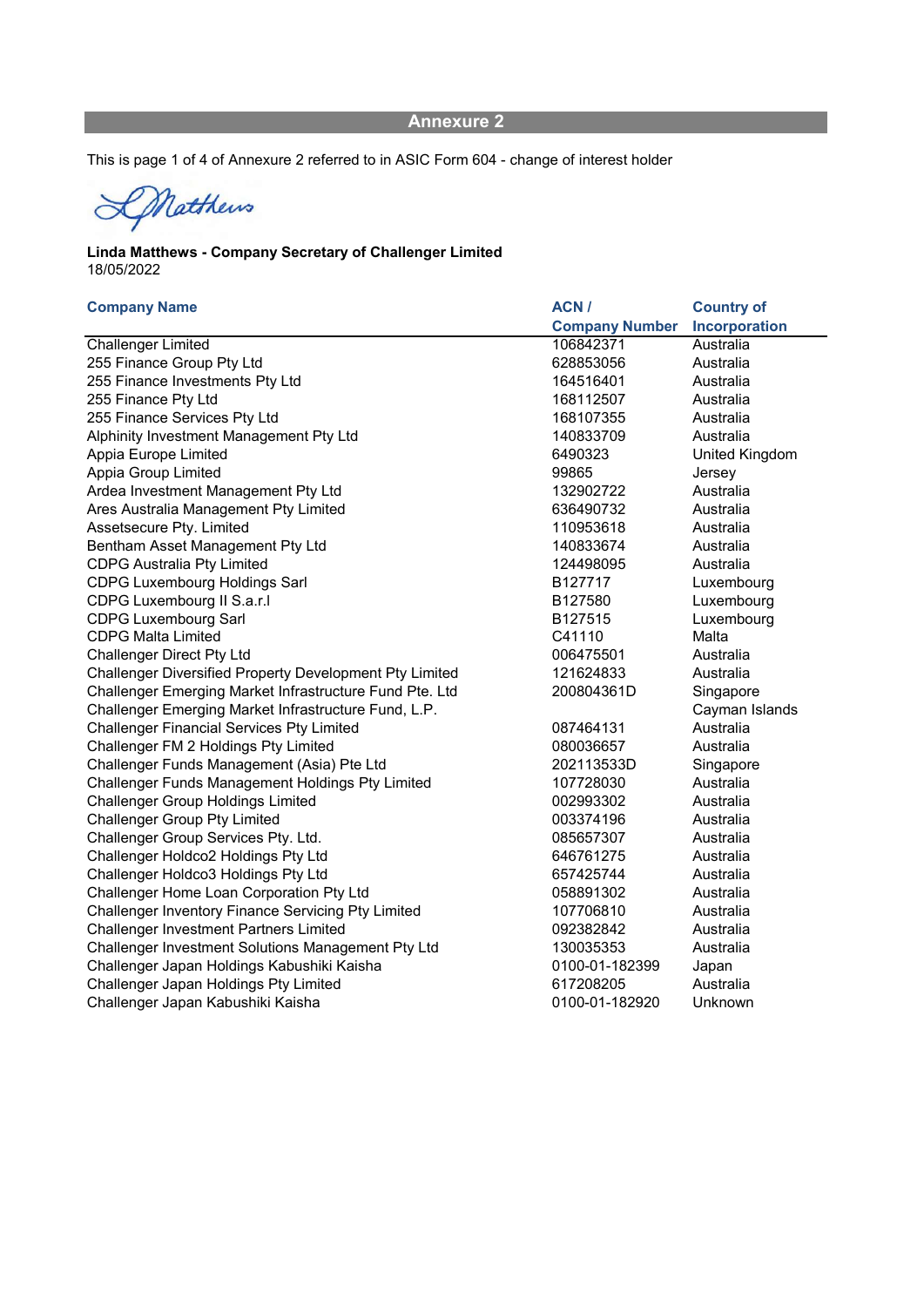This is page 2 of 4 of Annexure 2 referred to in ASIC Form 604 - change of interest holder

DNatthews

## 18/05/2022 Linda Matthews - Company Secretary of Challenger Limited

| <b>Company Name</b>                                        | ACN/                  |                      |
|------------------------------------------------------------|-----------------------|----------------------|
|                                                            | <b>Company Number</b> | <b>Country of</b>    |
|                                                            |                       | Incorporation        |
| Challenger Kabushiki Kaisha                                | 0100-01-182872        | Unknown              |
| Challenger LBC Terminals Holding Company Limited           | C41149                | Malta                |
| Challenger Life CDI Nominees Pty Ltd                       | 055293644             | Australia            |
| Challenger Life Company Holdings Pty Ltd                   | 006381193             | Australia            |
| <b>Challenger Life Company Limited</b>                     | 072486938             | Australia            |
| Challenger Life Debt Investments (Europe) Limited          | 7626067               | United Kingdom       |
| Challenger Life Fund Property Investments Pty Ltd          | 161212693             | Australia            |
| Challenger Life Investments UK Limited                     | 6067787               | United Kingdom       |
| Challenger Life Nominees No.2 Pty Ltd                      | 078627013             | Australia            |
| Challenger Life Nominees No.3 Pty Limited                  | 151482147             | Australia            |
| <b>Challenger Life Nominees Pty Ltd</b>                    | 091336793             | Australia            |
| Challenger Life Subsidiary Holdings Pty Limited            | 099742122             | Australia            |
| Challenger Managed Investments (International) Pty Limited | 120871212             | Australia            |
| Challenger Management Services (UK) Limited                | 6393787               | United Kingdom       |
| Challenger Margin Lending Pty Ltd                          | 091338822             | Australia            |
| Challenger MBK Emerging Market Infrastructure Fund GP Ltd  | WK-209744             | Cayman Islands       |
| Challenger Mortgage Management Pty Ltd                     | 087271109             | Australia            |
| Challenger Non-conforming Finance Pty Ltd                  | 107725486             | Australia            |
| Challenger Originator Finance Pty Ltd                      | 095085466             | Australia            |
| Challenger Property Asset Management Pty Ltd               | 077569021             | Australia            |
| Challenger Retirement and Investment Services Limited      | 115534453             | Australia            |
| <b>Challenger Securitisation Management Pty Ltd</b>        | 100346898             | Australia            |
| Challenger Skybridge (Group) Holding Company Pty Ltd       | 130888327             | Australia            |
| Challenger Skybridge (Hastings) Holding Company Pty Ltd    | 130888274             | Australia            |
| <b>Challenger Special Servicing Pty Ltd</b>                | 107707415             | Australia            |
| <b>Challenger Treasury Limited</b>                         | 093307996             | Australia            |
| Challenger Wholesale Finance Holdings Pty Limited          | 087284240             | Australia            |
| <b>Challenger Wind Holdings Pty Limited</b>                | 151496061             | Australia            |
| CLS US Holdings, LLC                                       | 5302598               | <b>United States</b> |
| <b>CPHIC Investments Pty Ltd</b>                           | 093340526             | Australia            |
| CSPP1 Maitland Pty Ltd                                     | 122460968             | Australia            |
| <b>Eiger Capital Pty Limited</b>                           | 631838607             | Australia            |
| Fidante Partners (Guernsey) Limited                        | 40288                 | Guernsey             |
| Fidante Partners AAM Holdings Pty Limited                  | 636490189             | Australia            |
| <b>Fidante Partners AB</b>                                 | 559327-5497           | Sweden               |
| Fidante Partners Alphinity Holdings Pty Ltd                | 140716016             | Australia            |
| Fidante Partners Ardea Holdings Pty Ltd                    | 133865853             | Australia            |
| Fidante Partners Avenir Capital Holdings Pty Ltd           | 616504502             | Australia            |
| Fidante Partners Bentham Holdings Pty Ltd                  | 140715573             | Australia            |
| Fidante Partners Cultiv8 Holdings Pty Ltd                  | 659373109             | Australia            |
| Fidante Partners Eiger Holdings Pty Limited                | 631837360             | Australia            |
| <b>Fidante Partners Europe Limited</b>                     | 4040660               | United Kingdom       |
| Fidante Partners FME Holdings Limited                      | 11410594              | United Kingdom       |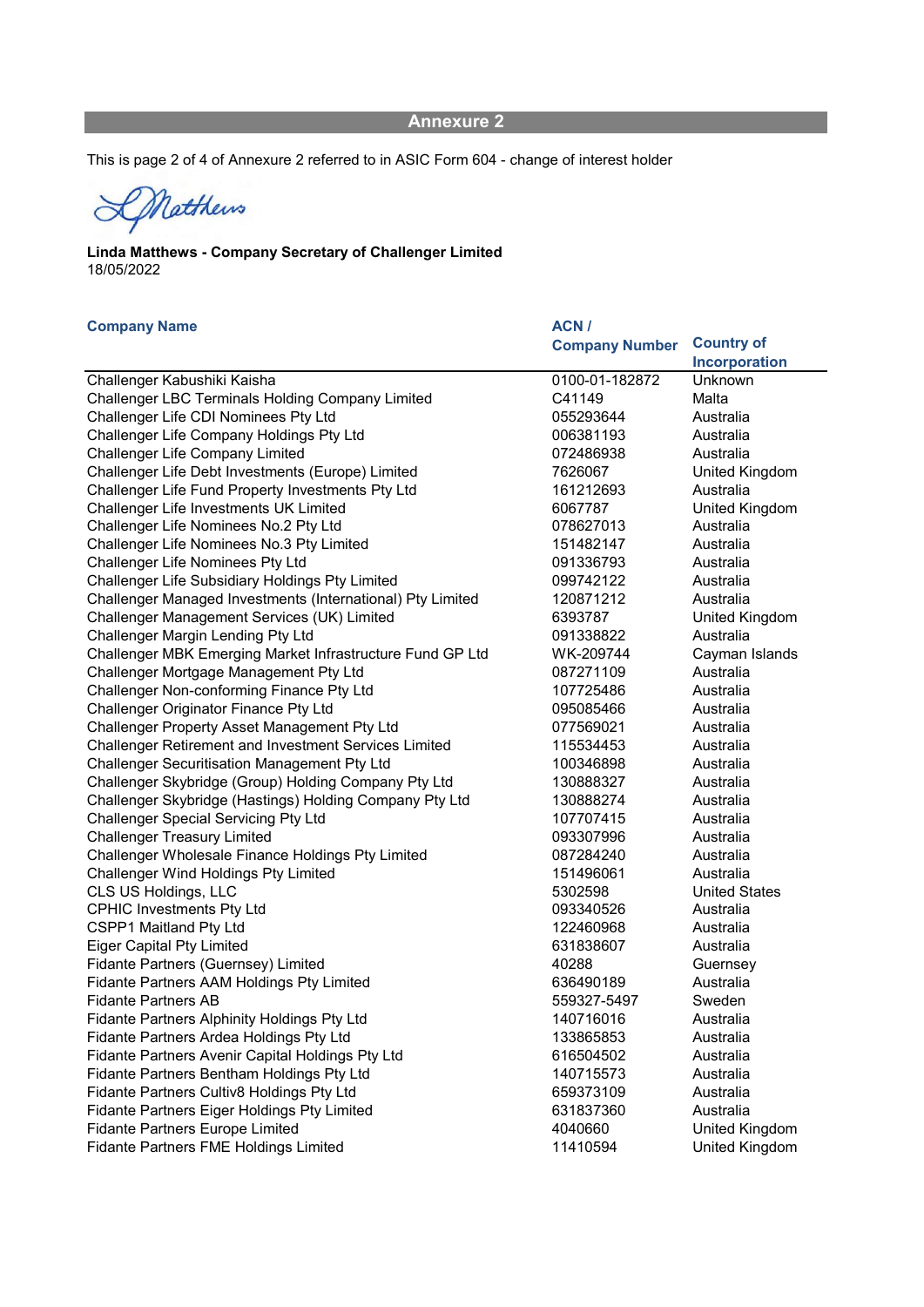This is page 3 of 4 of Annexure 2 referred to in ASIC Form 604 - change of interest holder

Matthews  $\alpha$ 

## 18/05/2022 Linda Matthews - Company Secretary of Challenger Limited

### Company Name ACN /

|                                                 | <b>Company Number</b> | <b>Country of</b>    |
|-------------------------------------------------|-----------------------|----------------------|
|                                                 |                       | Incorporation        |
| Fidante Partners Holdings (Guernsey) Limited    | 43315                 | Guernsey             |
| <b>Fidante Partners Holdings Europe Limited</b> | 6172534               | United Kingdom       |
| <b>Fidante Partners Holdings Pty Limited</b>    | 123318650             | Australia            |
| Fidante Partners Latigo Holdings LLC            | 5651705               | Unknown              |
| Fidante Partners Lennox Holdings Pty Limited    | 616975565             | Australia            |
| <b>Fidante Partners Limited</b>                 | 002835592             | Australia            |
| Fidante Partners Merlon Holdings Pty Ltd        | 140715662             | Australia            |
| Fidante Partners Metisq Holdings Pty Ltd        | 143376961             | Australia            |
| Fidante Partners Novaport Holdings Pty Ltd      | 140715797             | Australia            |
| Fidante Partners Ox Holdings Pty Ltd            | 649174087             | Australia            |
| <b>Fidante Partners Services Limited</b>        | 119605373             | Australia            |
| <b>Fidante Partners USA LLC</b>                 | 81-4925448            | <b>United States</b> |
| Fidante Partners Wavestone Holdings Pty Limited | 133626276             | Australia            |
| Fidante Partners Whitehelm Holdings Pty Ltd     | 169043903             | Australia            |
| <b>Fidante Partners Wyetree Limited</b>         | 9387239               | United Kingdom       |
| Gasvalpo S.A.                                   | 96.960.800-6          | Chile                |
| Greencape Capital Pty Ltd                       | 120328529             | Australia            |
| GV Cayman Company Limited                       | OG-206918             | Cayman Islands       |
| GV Chile Holding Limitada                       | 124311723611675       | Chile                |
| <b>GV Chile Limitada</b>                        | 124301725311696       | Chile                |
| GV Jersey Holding Company Limited               | 100293                | Jersey               |
| GV Jersey Trustee Company Limited               | 100294                | Jersey               |
| GV Jersey Trustee Company No. 2 Limited         | 100367                | Jersey               |
| Howard Commercial Lending Pty Ltd               | 000033143             | Australia            |
| Kudu Investment Partners I, Lp                  | 47-2497501            | Unknown              |
| Lanv Pty Ltd                                    | 147224502             | Australia            |
| Lease Collateral No.2 Pty Ltd                   | 168112481             | Australia            |
| Lease Collateral Pty Ltd                        | 168112472             | Australia            |
| Lease Funding Management Pty Ltd                | 168112490             | Australia            |
| Lennox Capital Partners Pty Limited             | 617001966             | Australia            |
| Maitland Nominee Holdings Pty Limited           | 122853114             | Australia            |
| Merlon Capital Partners Pty Ltd                 | 140833683             | Australia            |
| MIR Libra Capital Management Ltd                | 236748                | Cayman Islands       |
| MyLifeMyFinance Limited                         | 087651750             | Australia            |